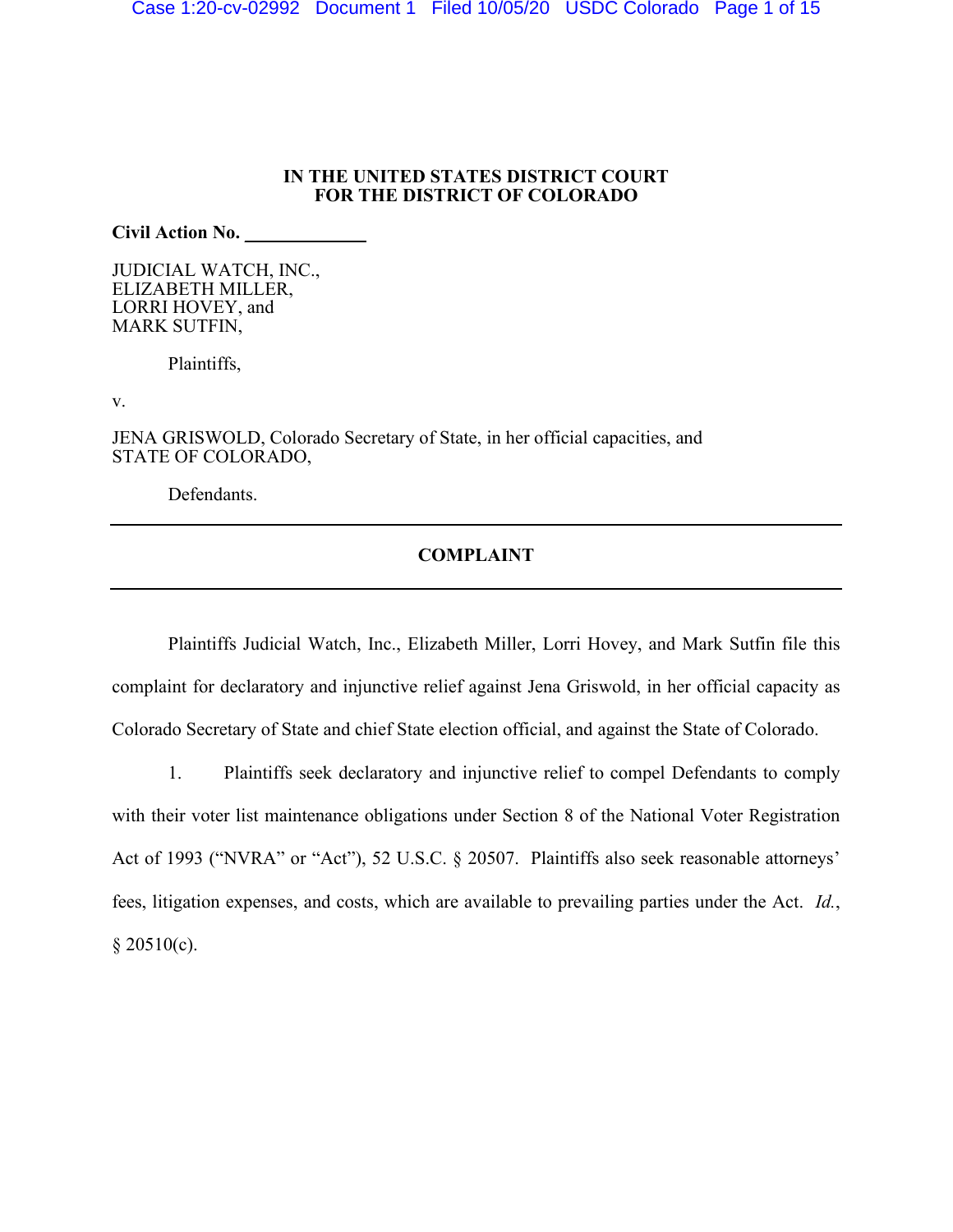#### **JURISDICTION AND VENUE**

2. This Court has jurisdiction over this matter pursuant to 28 U.S.C. § 1331, as this action arises under the laws of the United States, and in particular under 52 U.S.C. §§ 20507 and 20510(b).

3. Venue is proper in this district pursuant to 28 U.S.C. § 1391(b) because a defendant resides in this district and all defendants reside in Colorado, and because a substantial part of the events and omissions giving rise to the claims herein occurred in this district.

# **PARTIES**

4. Plaintiff Judicial Watch, Inc. ("Judicial Watch") is a not-for-profit, educational organization incorporated under the laws of the District of Columbia and headquartered at 425 Third Street SW, Suite 800, Washington, D.C. 20024.

5. Plaintiff Elizabeth Miller is a member of Judicial Watch and a resident and a registered voter in El Paso County, Colorado, who has voted and intends to vote in the County.

6. Plaintiff Lorri Hovey is a resident and a registered voter in Adams County, Colorado, who has voted and intends to vote in the County.

7. Plaintiff Mark Sutfin is a resident and a registered voter in Elbert County, Colorado, who has voted and intends to vote in the County.

8. Defendant Jena Griswold is Colorado's Secretary of State and, as such, is Colorado's chief State election official. 52 U.S.C. § 20509; COLO. REV. STAT. § 1-1-107(1)(d), (e). As chief State election official, Defendant Griswold is responsible for the coordination, implementation, and enforcement of the NVRA in Colorado. She is sued in her official capacity.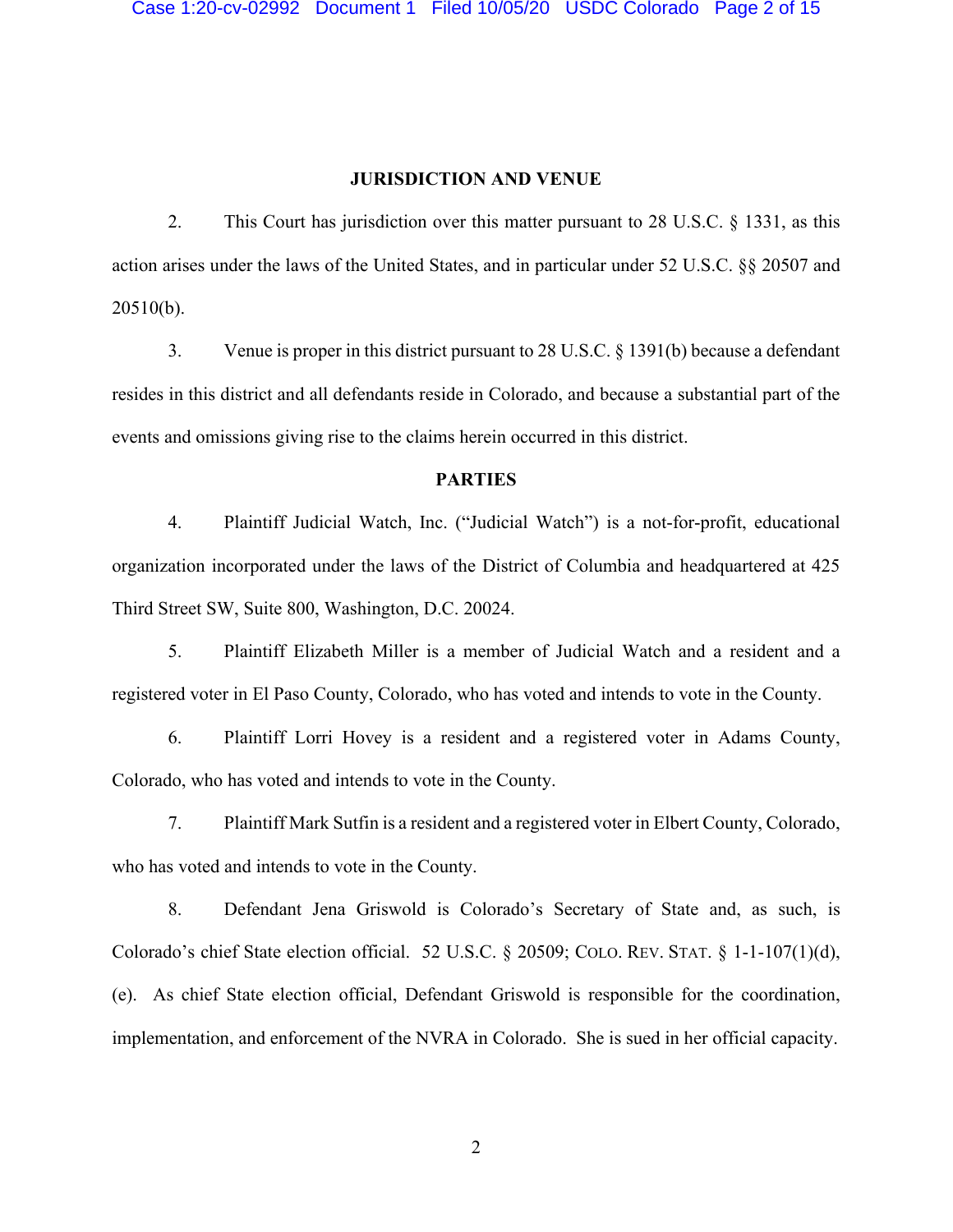9. Defendant State of Colorado is subject to the requirements of the NVRA. 52 U.S.C. §§ 20502(4), 20503.

# **STATUTORY BACKGROUND**

10. The NVRA requires states to "conduct a general program that makes a reasonable effort to remove … from the official lists of eligible voters" the names of voters who have become ineligible by reason of death or a change of residence. 52 U.S.C. § 20507(a)(4).

11. With respect to voters who have changed residence, the NVRA provides that they must be removed from a jurisdiction's voter rolls, but only if such registrants either (1) confirm in writing that they have moved outside the jurisdiction, or (2) fail to respond to an address confirmation notice and then fail to vote during a statutory waiting period extending from the date of the notice through the next two general federal elections. 52 U.S.C.  $\S 20507(d)(1)$ ,  $(d)(3)$ ; 52 U.S.C.  $\S$  21083(a)(4)(A).

12. Federal regulations and Colorado law refer to voter registrations as "inactive" when a registrant has failed to respond to a notice and will be subject to removal if the registrant then fails to vote in the next two general federal elections. 11 C.F.R. § 9428.7; COLO. REV. STAT. § 1-2-605.

13. Under both the NVRA and Colorado law, voters whose registrations are inactive may still vote on election day. 52 U.S.C. § 20507(d)(2)(A); COLO. REV. STAT. § 1-2-605(3). Accordingly, inactive voters are still registered voters.

14. In June of each odd-numbered year, the U.S. Election Assistance Commission ("EAC") is required by law to report to Congress its findings relating to state voter registration practices. 52 U.S.C. § 20508(a)(3). Federal regulations require states to provide various kinds of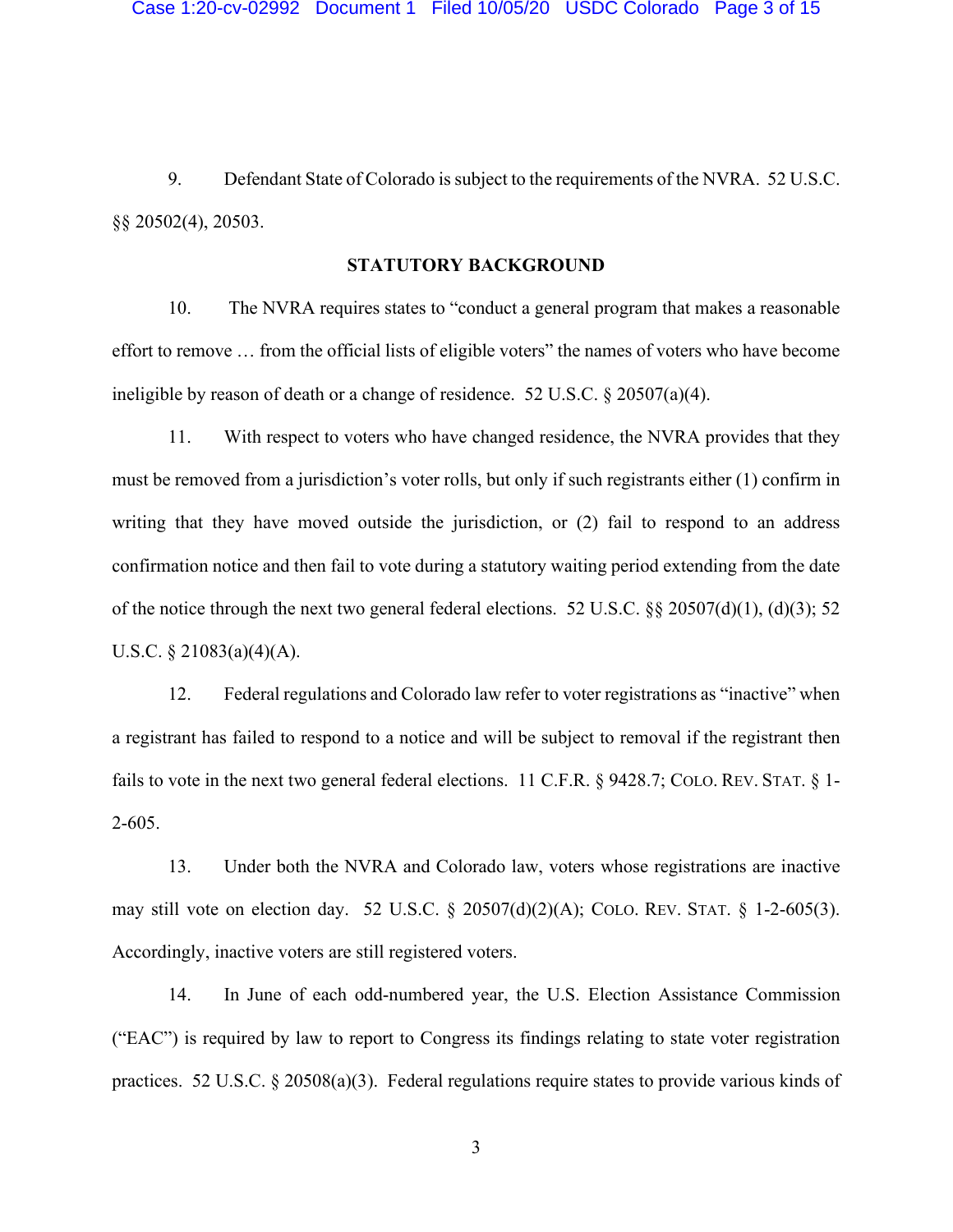#### Case 1:20-cv-02992 Document 1 Filed 10/05/20 USDC Colorado Page 4 of 15

data to the EAC for use in this biennial report, including the numbers of active and inactive registered voters in the last two federal elections, and the numbers of registrations removed from the rolls for any reason between those elections. 11 C.F.R.  $\S$  9428.7(b)(1), (2), (5).

15. The NVRA affords a private right of action to any "person who is aggrieved by a violation of" the Act. 52 U.S.C. § 20510(b). Ordinarily, a private litigant is required to send notice of a violation to the chief State election official prior to commencing a lawsuit. *Id.*, § 20510(b)(1), (2). However, no such notice is required "[i]f the violation occurred within 30 days before the date of an election for Federal office." *Id.*, § 20510(b)(3).

## **FACTS**

# **I. Judicial Watch's Background, Mission, and Membership.**

16. Judicial Watch's mission is to promote transparency, integrity, and accountability in government and fidelity to the rule of law. The organization, which has been in existence since 1994, fulfills its mission through public records requests and litigation, among other means.

17. Judicial Watch is supported in its mission by hundreds of thousands of individuals across the nation. An individual becomes a member of Judicial Watch by making a financial contribution, in any amount, to the organization. Members' financial contributions are by far the single most important source of income to Judicial Watch and provide the means by which the organization finances its activities in support of its mission. Judicial Watch in turn represents the interests of its members.

18. Over the past several years, Judicial Watch's members have become increasingly concerned about the state of the nation's voter registration rolls, including whether state and local officials are complying with the NVRA's voter list maintenance obligations.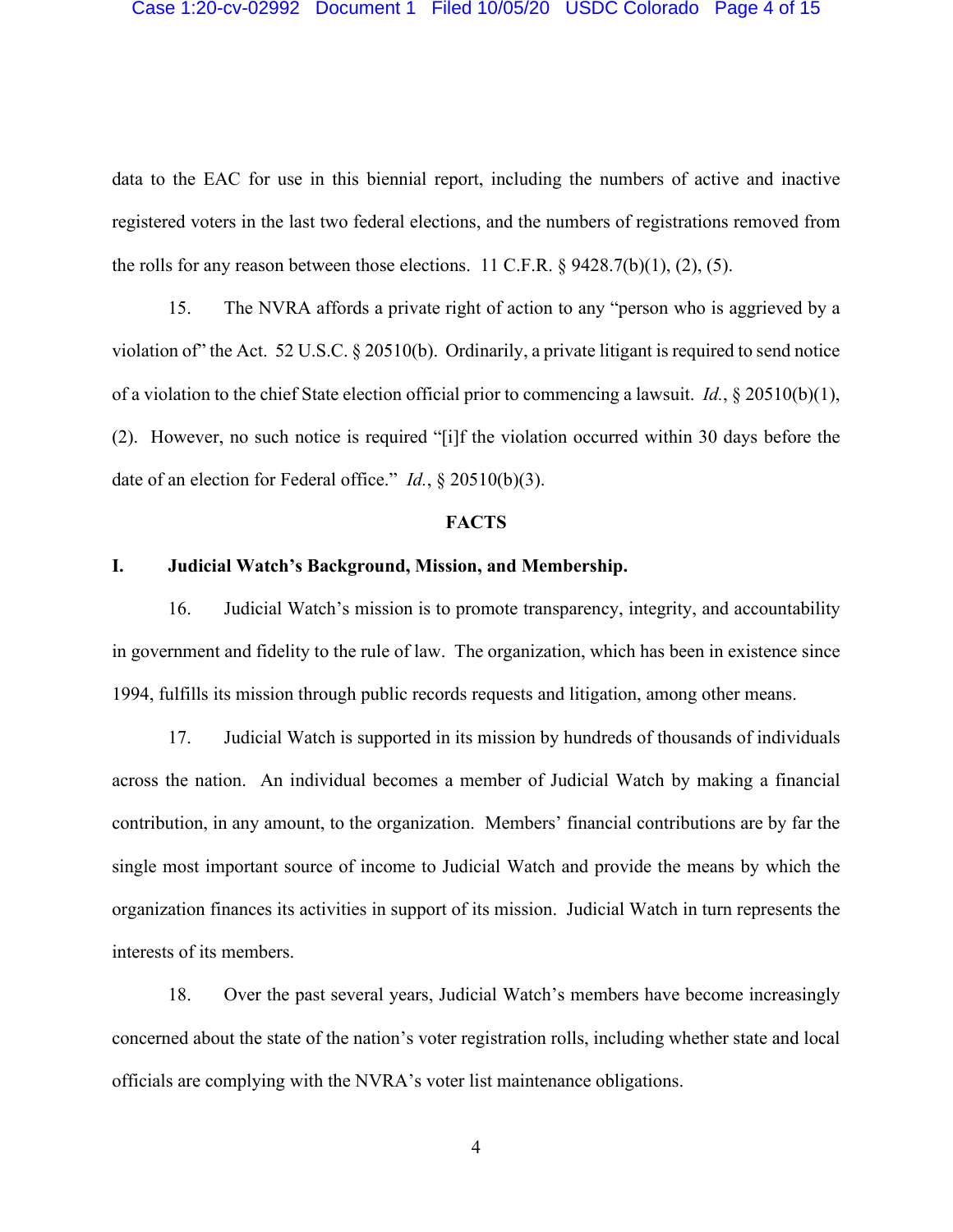19. Members are concerned that failing to comply with the NVRA's voter list maintenance obligations undermines the integrity of elections by increasing the opportunity for ineligible voters or voters intent on fraud to cast ballots.

20. In response to this concern, Judicial Watch commenced a nationwide program to monitor state and local election officials' compliance with their NVRA list maintenance obligations. As part of this program, Judicial Watch utilizes public records laws to request and receive records and data from jurisdictions across the nation about their voter list maintenance efforts. It then analyzes these records and data and publishes the results of its findings to the jurisdictions, to its members, and to the general public.

# **II. Judicial Watch's Findings Regarding Violations of the List Maintenance Provisions of the NVRA.**

21. In June 2019, the EAC published its biennial, NVRA-related report, entitled ELECTION ADMINISTRATION AND VOTING SURVEY, 2018 COMPREHENSIVE REPORT, A REPORT TO THE 116TH CONGRESS ("EAC Report").

22. Along with its report, the EAC published the responses it received to a voter registration survey it sent to the states. The survey instrument is available at <https://www.eac.gov/research-and-data/datasets-codebooks-and-surveys> under the category heading of "2018," at a link entitled "2018 Election Administration and Voting Survey Instrument." The states, in consultation with their county and local officials, certify their answers to this survey directly to the EAC. The states' responses are compiled on the same webpage under the heading "EAVS Datasets." The initial version of these compiled responses was released on June 27, 2019, and has been periodically updated since then.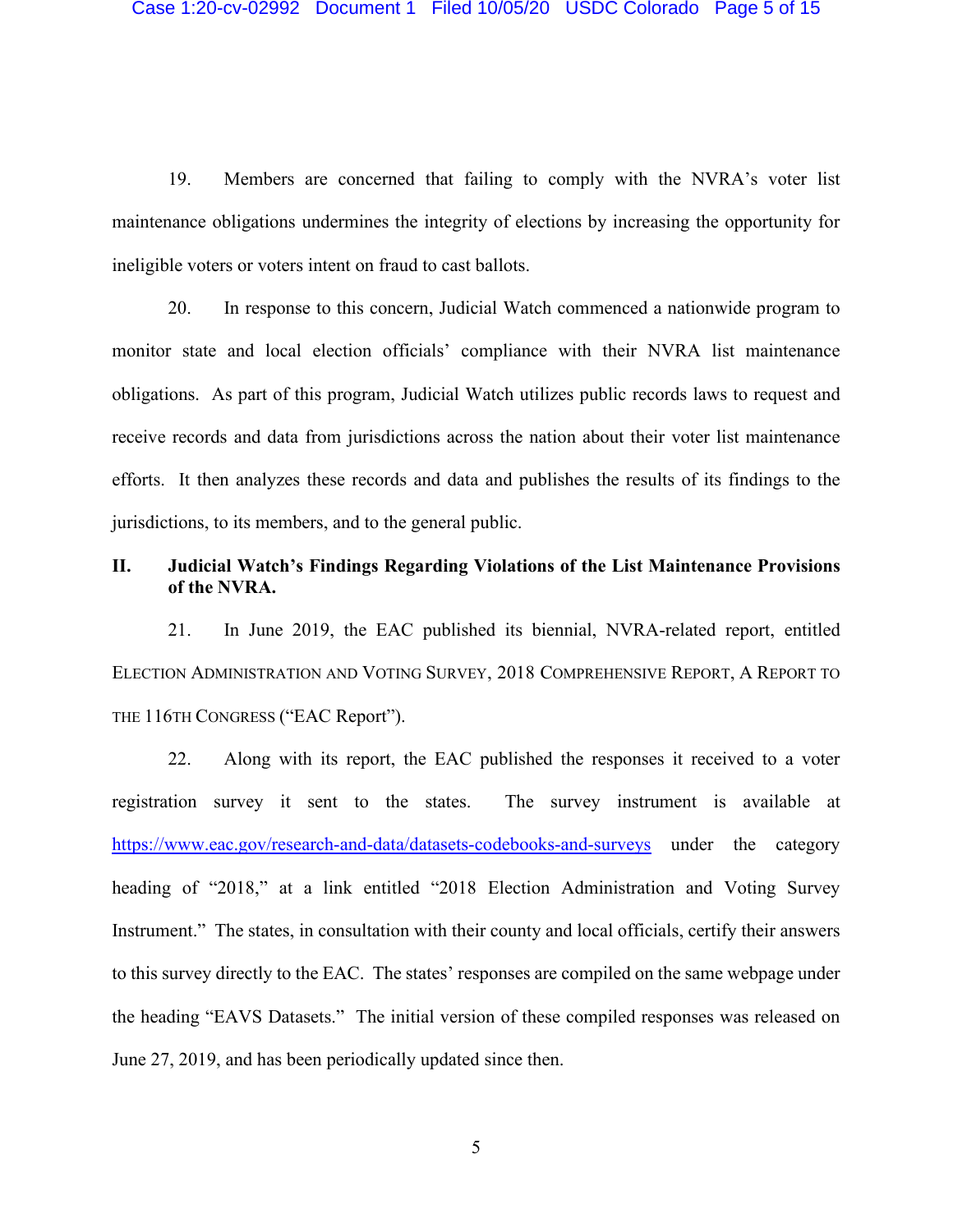23. The State of Colorado posts its registration figures on the Secretary of State's website, at this address:

[https://www.sos.state.co.us/pubs/elections/VoterRegNumbers/VoterRegNumbers.html.](https://www.sos.state.co.us/pubs/elections/VoterRegNumbers/VoterRegNumbers.html)

This site links to the monthly registration statistics for each Colorado county, separately listing the active and inactive registrations.

24. The American Community Survey ("ACS") is an enormous survey run by the Census Bureau. It is sent every month to about 3.5 million addresses. The five-year ACS survey consists of a rolling average of 60 months and is considered to be the most authoritative population estimate outside of the national, decennial census. Among other things, the ACS provides an estimate of the citizen population over the age of 18 for each U.S. county.

25. Judicial Watch's analysis of the foregoing records and data from the EAC, the State of Colorado, and the Census Bureau shows that Colorado has failed to make a reasonable effort to remove ineligible registrants from the rolls.

# **A. The Excessive Registration Rates in Numerous Colorado Counties.**

26. A jurisdiction's "registration rate" is (1) the number of its voter registrations, divided by (2) the number of citizens over the age of 18 who live there.

27. When a registration rate exceeds 100%—so that there are more registrations than citizens old enough to register—it is an indication that a jurisdiction is not taking steps required by law to cancel the registrations of ineligible registrants.

28. In the summer of 2019, Judicial Watch compared the Colorado county registration numbers reported to the EAC with the then-most-recent five-year ACS estimates of citizen voting-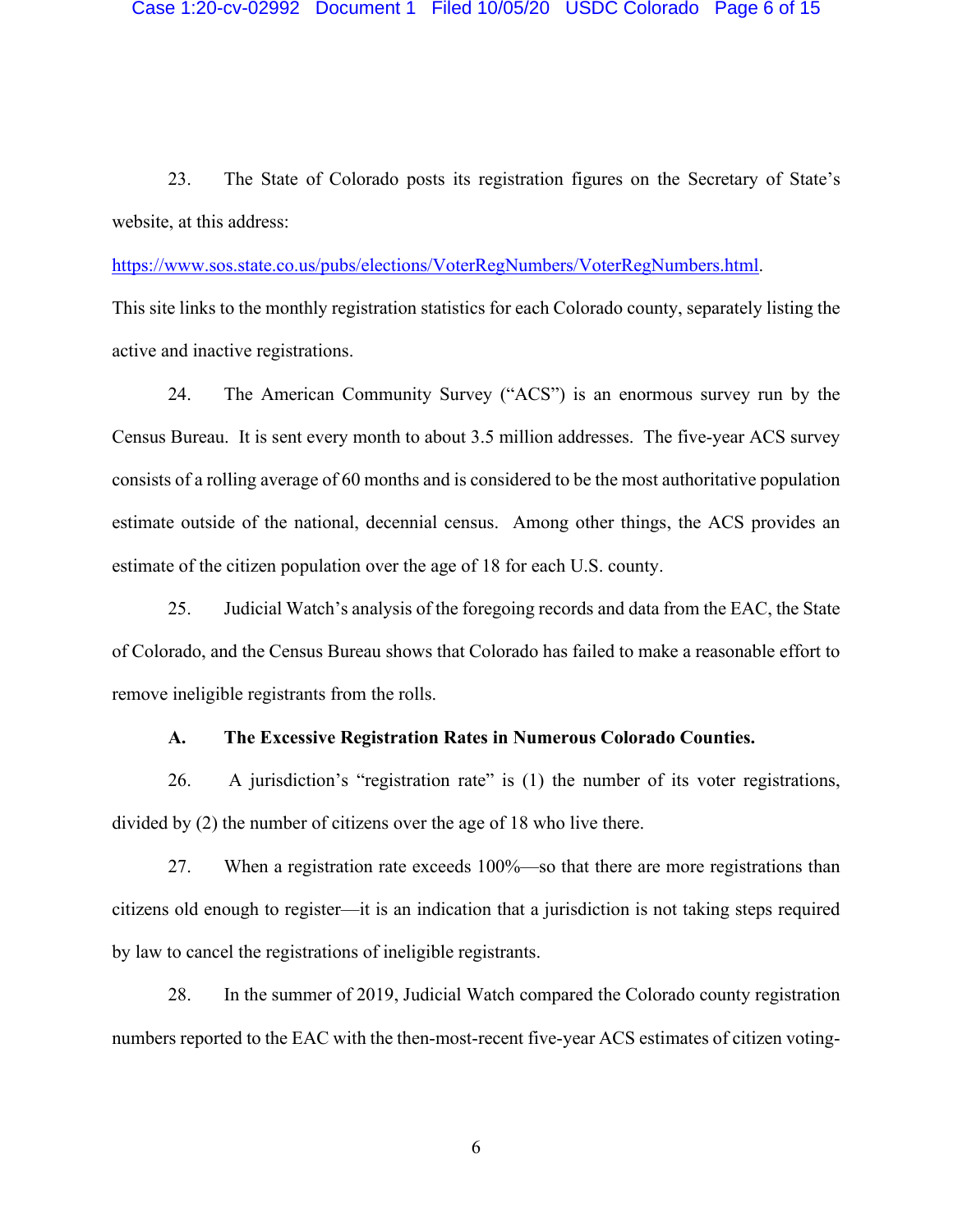#### Case 1:20-cv-02992 Document 1 Filed 10/05/20 USDC Colorado Page 7 of 15

age population for 2013 to 2017. Forty of Colorado's 64 counties—or 62% of the total number had registration rates exceeding 100%.

29. Judicial Watch used the same methodology and the same data sources to determine the registration rates of other counties and states. The percentage of Colorado counties with registration rates exceeding 100% was *the highest in the nation*.

30. In September 2020, Judicial Watch compared the most recent five-year ACS data released by the Census Bureau, which was from 2014 through 2018, with the contemporaneous 60 months of registration data for those same years, which data was reported online by Colorado's Secretary of State.

31. The September 2020 study showed that, in an average month of that 60-month period, 20 Colorado counties had registration rates exceeding 100%.

32. The September 2020 study showed that as many as 39 Colorado counties had registration rates exceeding 100% during a single month of that period.

33. The September 2020 study showed that nine Colorado counties—Cheyenne, Dolores, Jackson, Mineral, Ouray, Phillips, Pitkin, San Juan, and Summit—had registration rates exceeding 100% during *every single month* of that 60-month period. A tenth county, Moffat, had registration rates exceeding 100% during every month except one during that period.

34. The September 2020 study showed that six other Colorado counties—Baca, Boulder, Clear Creek, Douglas, Hinsdale, and San Miguel—had registration rates exceeding 100% during a majority of the months in that 60-month period.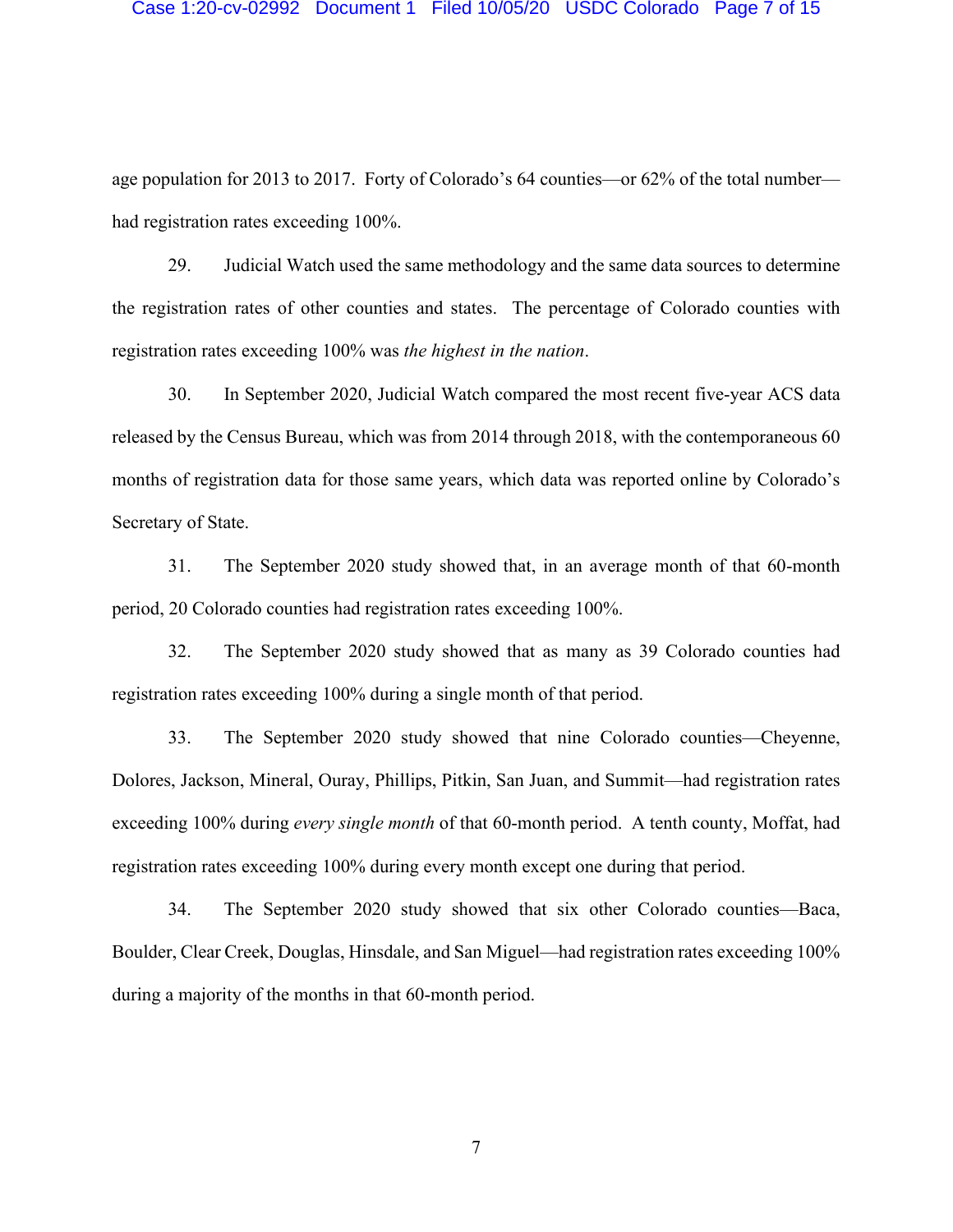35. The results of the September 2020 study are consistent with the results of the summer 2019 study, showing that Colorado's high registration rates evidence an ongoing, systemic problem with its voter list maintenance efforts.

# **B. Low Numbers of Removals for Failing to Respond to An Address Confirmation Notice and Failing to Vote or Otherwise Appear.**

36. If a jurisdiction removes relatively few registration records belonging to electors who fail to respond to an address confirmation notice and fail to vote in two consecutive federal elections, that jurisdiction is not complying with Section 8(d) of the NVRA.

37. Question A9e of the EAC's most recent survey asked jurisdictions to report the number of registrations removed during the most recent two-year reporting period where the "[r]eason for [r]emoval" was "[f]ailure to respond to notice sent and failure to vote in two most recent federal elections." This question plainly refers to removals under Section 8(d)(1)(b)(ii) of the NVRA.

38. In response to question A9e of the EAC's most recent survey, 30 Colorado counties reported removing less than 3% of their registration list during that period pursuant to the Section 8(d) procedures. Because the reporting period was two years, that means that these counties removed on average less than 1.5% of their registration list per year. The 30 counties are: Adams, Baca, Bent, Cheyenne, Clear Creek, Crowley, Douglas, Eagle, Elbert, Fremont, Garfield, Gunnison, Hinsdale, Huerfano, Jackson, Jefferson, Kiowa, Lincoln, Mesa, Montrose, Morgan, Otero, Ouray, Phillips, Pitkin, Prowers, Sedgwick, Summit, Washington, and Weld.

39. Recent census data shows that 82% of Colorado's residents were living in the same house as a year ago. That means that 18% of Colorado's residents were *not* living in the same house as a year ago.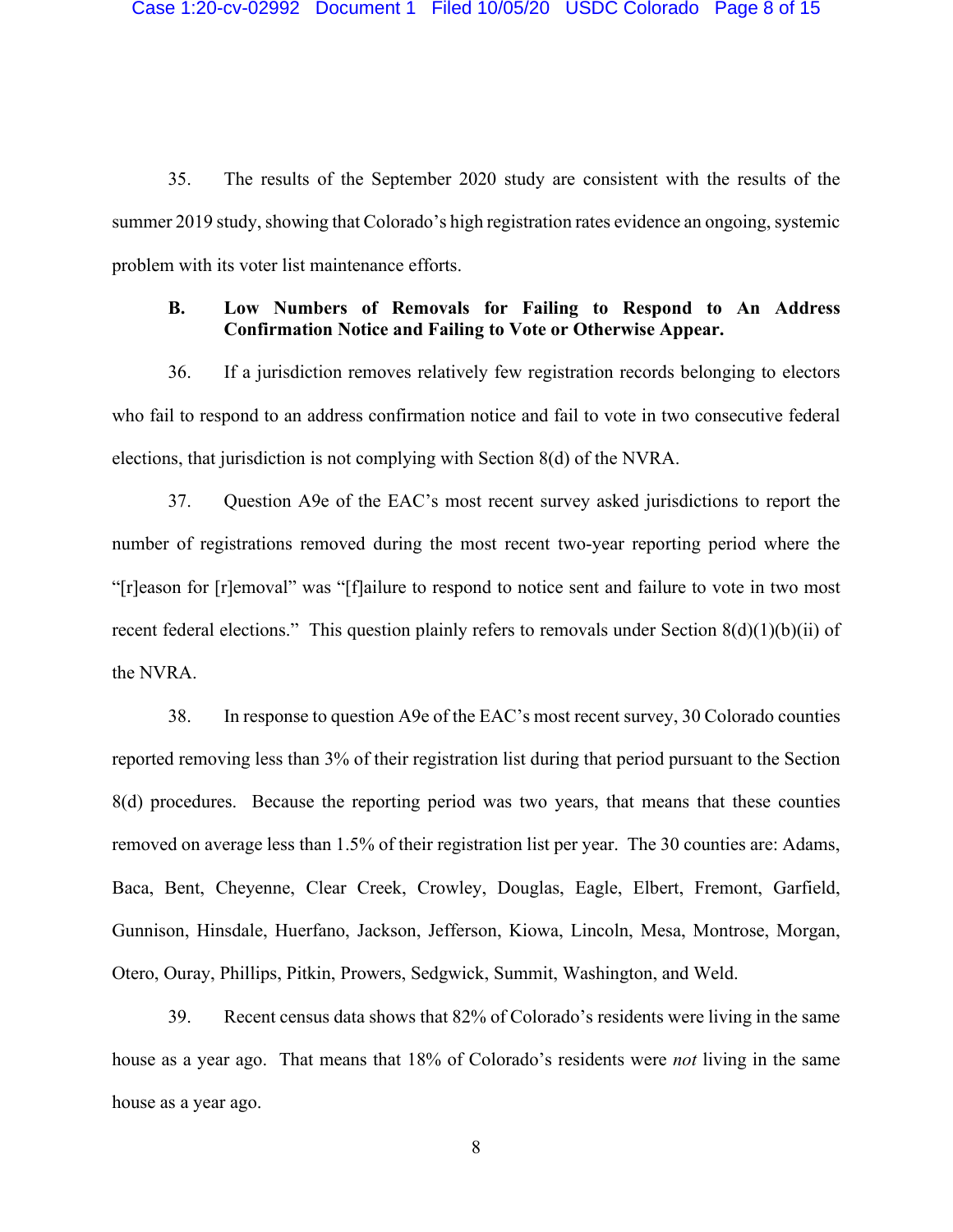40. Recent census data shows that, for the 30 counties listed in paragraph 38, the percentage of residents who were not living in the same house as a year ago ranges from 9% to 24%, with the median at 14%.

41. A removal rate below 1.5% per year under Section 8(d) is too low to comply with the NVRA's reasonable efforts requirement.

42. The low numbers of removals per year under Section 8(d) are consistent with evidence of Colorado's high registration rates, and indicate an ongoing, systemic problem with its voter list maintenance efforts.

## **C. Low Numbers of Address Confirmation Notices Sent to Colorado Registrants.**

43. One of the core responsibilities under the NVRA is sending address confirmation notices pursuant to Section 8(d) to registrants who are believed to have moved. If a jurisdiction sends relatively few such notices, it cannot be compliant with the NVRA.

44. Question A8a of the EAC's most recent survey asked jurisdictions to report the number of address confirmation notices sent during the most recent two-year reporting period.

45. In response to question A8a of the EAC's most recent survey, 25 Colorado counties reported sending address confirmation notices to less than 2% of their registrants during that period. Because the reporting period was two years, that means that these counties sent address confirmation notices on average to less than 1% of their registrants each year. These 25 counties are: Archuleta, Conejos, Costilla, Custer, Delta, Eagle, Gilpin, Grand, Gunnison, Hinsdale, Huerfano, Jackson, La Plata, Las Animas, Lincoln, Mineral, Moffat, Ouray, Phillips, Prowers, Rio Blanco, Rio Grande, Saguache, San Juan, and San Miguel.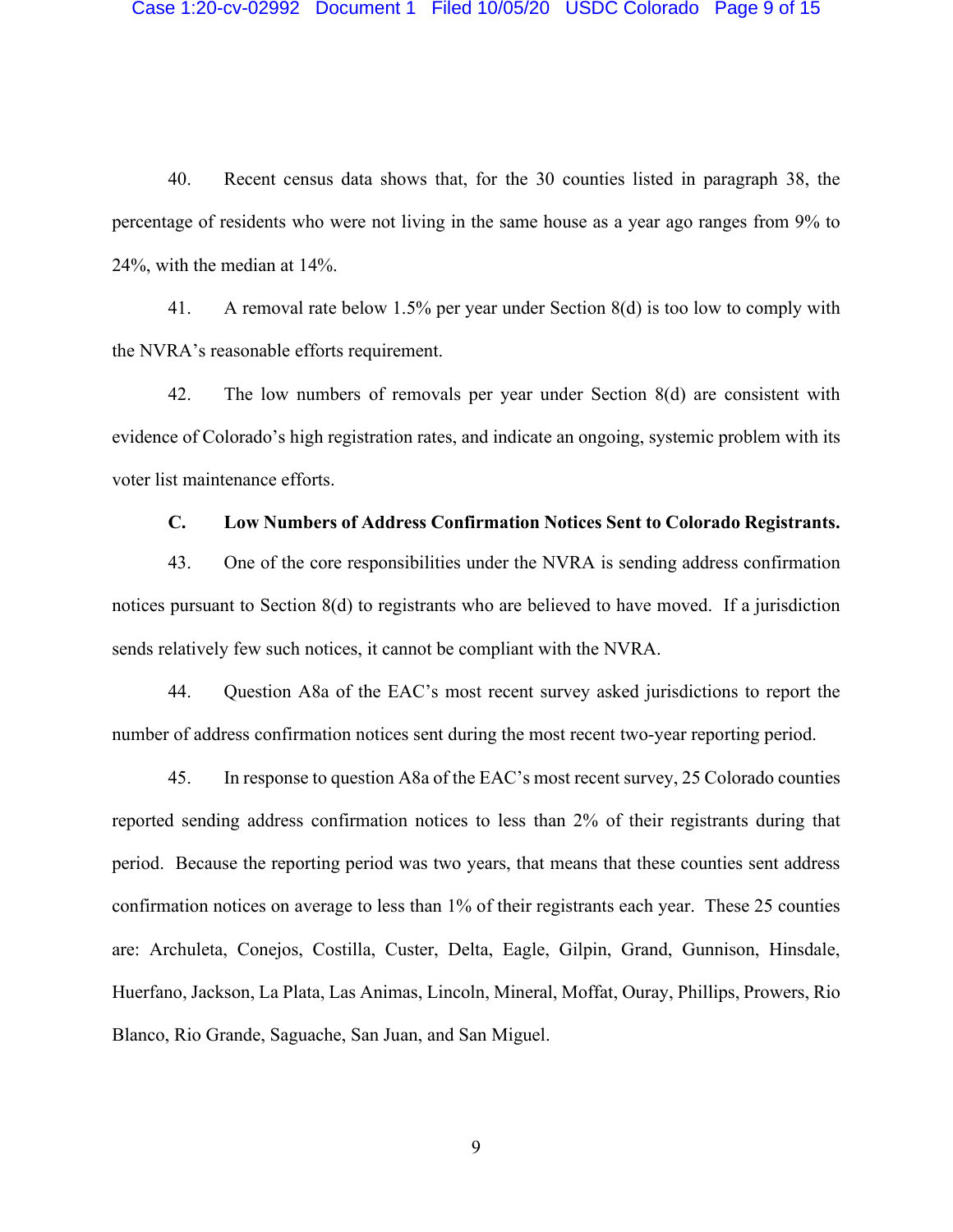46. Recent census data shows that, for these 25 counties, the percentage of residents who were not living in the same house as a year ago ranges from 8% to 24%, with the median at 13%.

47. Sending address confirmation notices to less than 1% of a registration list each year does not comply with the requirements of the NVRA.

48. The low numbers of address confirmation notices sent are consistent with evidence of Colorado's high registration rates and low Section 8(d) removals, and indicate an ongoing, systemic problem with Colorado's voter list maintenance efforts.

# **D. High Inactive Registration Rates.**

49. Removing registrations that have been inactive for two general federal elections is a necessary part of any effort to comply with the NVRA's mandate to conduct a general program that makes a reasonable effort to remove the registrations of ineligible registrants.

50. Having a high percentage of inactive registrations is an indication that a state or jurisdiction is not removing inactive registrations after two general federal elections as the NVRA requires.

51. A jurisdiction's "inactive registration rate" is obtained by dividing (1) the number of inactive registrations, by (2) the total number of registrations for that jurisdiction.

52. In September 2020, Judicial Watch undertook an analysis of Colorado's inactive registration rates, month by month, for the past two years (*i.e*., from October 2018 through September 2020). This analysis relied on the data reported on the Colorado's Secretary of State website.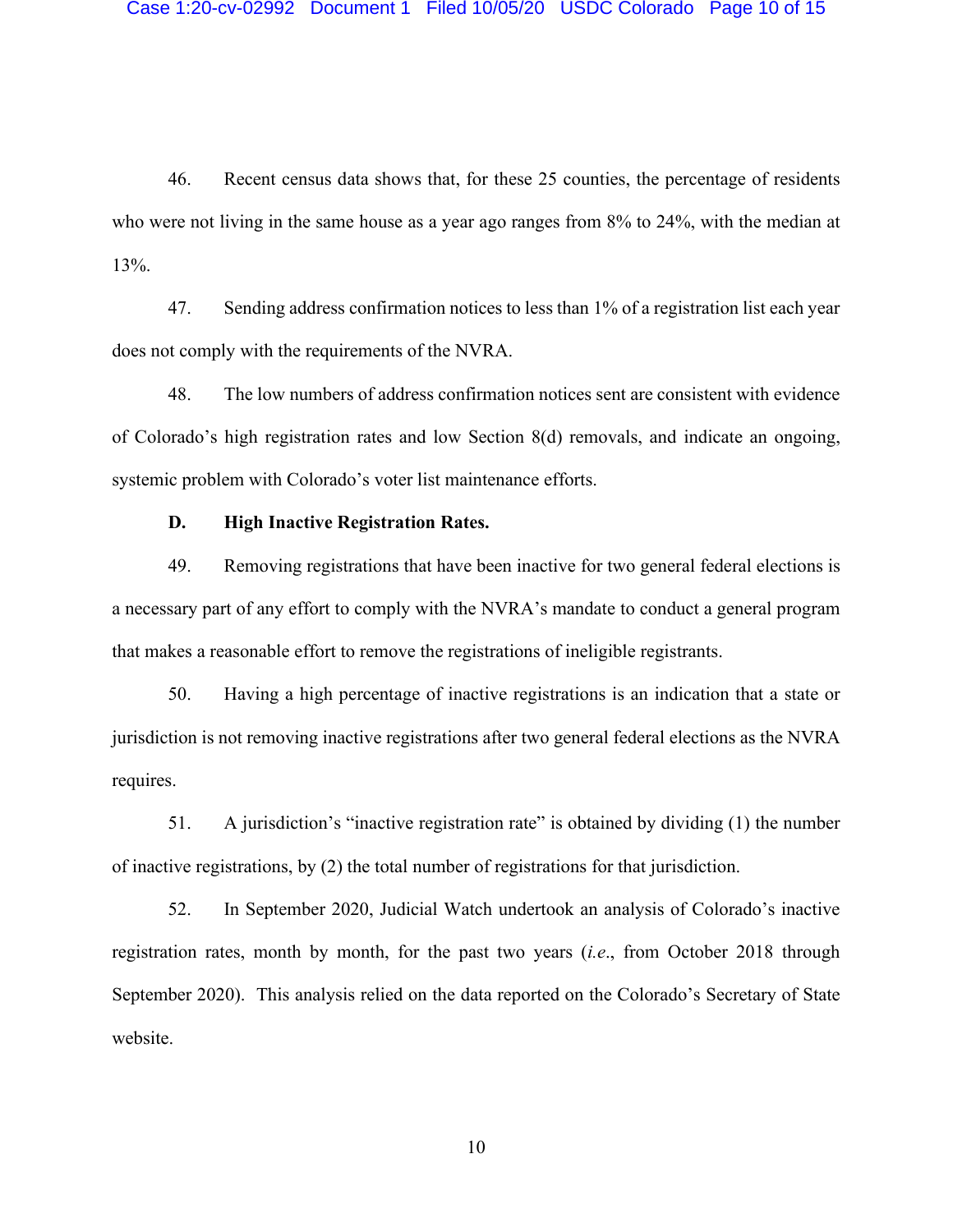53. The EAC's most recent data showed that the median inactive registration rate for all U.S. counties for which data was available was 8.3%.

54. Judicial Watch's analysis showed that 60 of Colorado's 64 counties had an average monthly inactive registration rate over the past two years that was greater than 8.3%.

55. Judicial Watch's analysis showed that eight of Colorado's counties had an average monthly inactive registration rate over the past two years that was greater than 17%—meaning that one out of every six registrations was inactive. These eight counties are: Bent, Jackson, La Plata, Lake, Las Animas, Phillips, San Juan, and Summit.

56. Colorado's counties have high inactive registration rates.

57. These high inactive registration rates are consistent with evidence of Colorado's high general registration rates, low Section 8(d) removals, and low numbers of address confirmations sent, and indicate an ongoing, systemic problem with Colorado's voter list maintenance efforts.

# **III. Plaintiffs' Injuries.**

58. Judicial Watch's concerns with Colorado's list maintenance practices led it to send a letter in April 2019 to seven Colorado counties and to the Secretary of State requesting documents relating to the state's list maintenance practices, and to analyze the state's documentary responses to that request.

59. Judicial Watch's concerns also caused it to send a notice letter threatening a Section 8 lawsuit to the Secretary of State as chief State election official, and to Jefferson County, in December 2019, and to research and analyze the Secretary's response.

60. Judicial Watch's concerns also led it to conduct analyses of Colorado's registration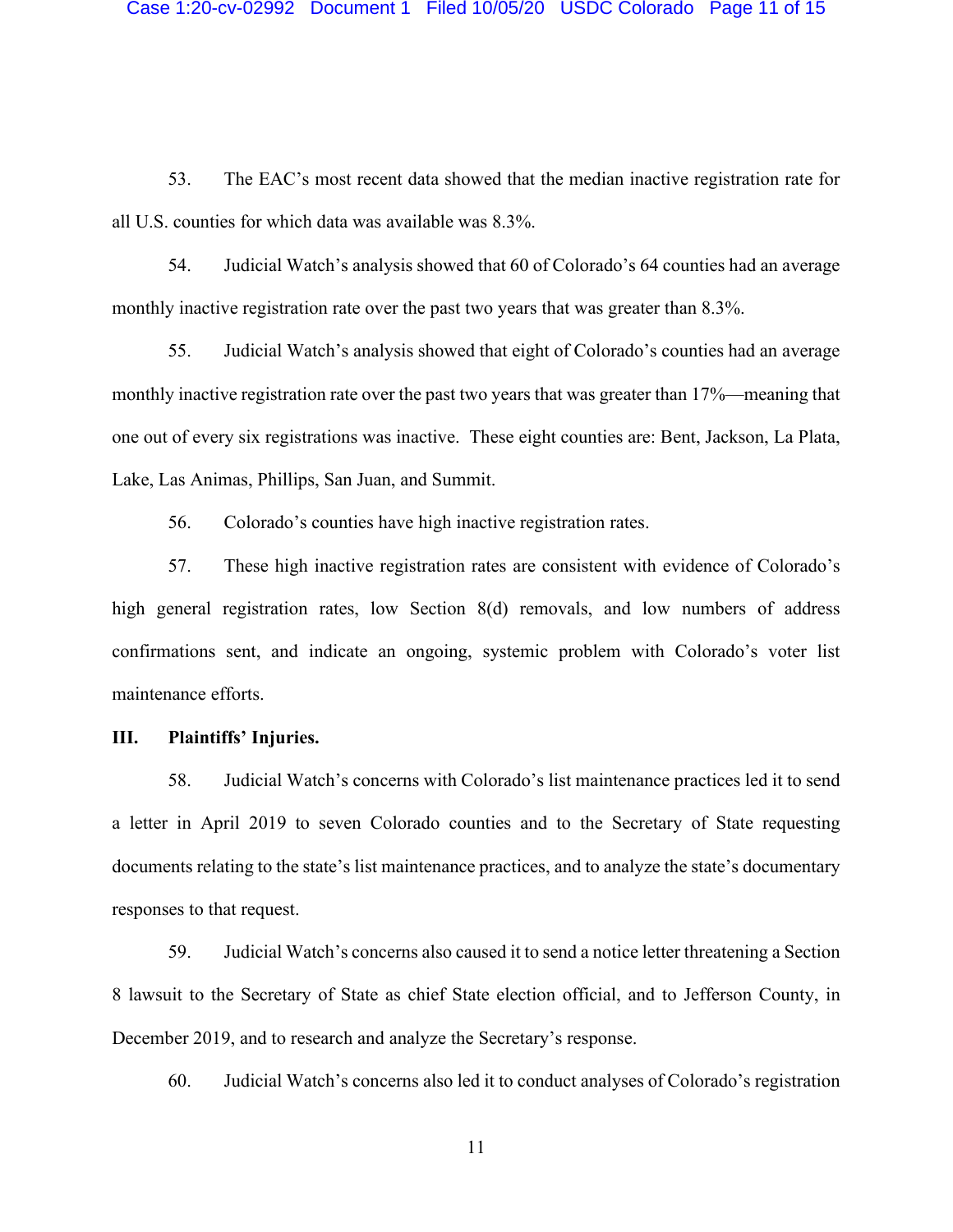rates, removal rates, address confirmation notice statistics, and inactive rates previously set forth in this complaint.

61. Judicial Watch has expended substantial resources, including staff time, investigating Defendants' failure to comply with their NVRA voter list maintenance obligations, communicating with Colorado officials and concerned members about Defendants' failure, and researching statements made by Defendants in their correspondence.

62. The resources expended by Judicial Watch to investigate, address, research, and counteract Defendants' failure to comply with their NVRA voter list maintenance obligations are distinct from and above and beyond Judicial Watch's regular, programmatic efforts to monitor state and local election officials' NVRA compliance.

63. Were it not for Defendants' failure to comply with their NVRA voter list maintenance obligations, Judicial Watch would have expended these same resources on its regular, programmatic activities or would not have expended them at all. Instead, it diverted its resources to counteract Defendants' noncompliance and to protect members' rights.

64. Plaintiffs Miller, Hovey, and Sutfin, and all individual members of Judicial Watch who are lawfully registered to vote in Colorado, have rights under both the U.S. Constitution and the Colorado Constitution to vote in federal and state elections, as well as statutory rights under both federal and state law to the safeguards and protections set forth in the NVRA.

65. Defendants' failure to comply with their NVRA voter list maintenance obligations burdens the federal and state constitutional rights to vote of Plaintiffs Miller, Hovey, and Sutfin, and of all individual members of Judicial Watch who are lawfully registered to vote in Colorado, by undermining their confidence in the integrity of the electoral process, discouraging their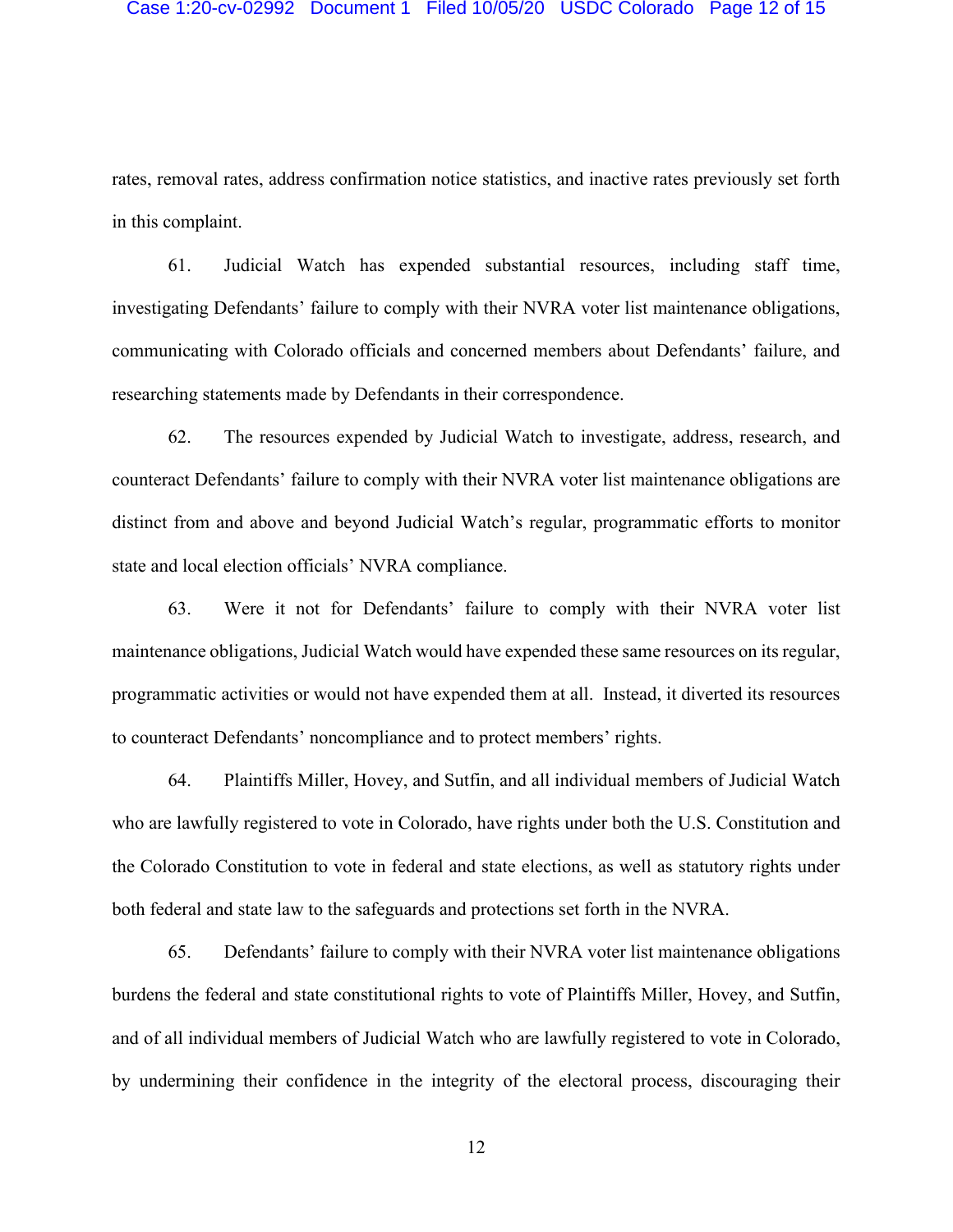participation in the democratic process, and instilling in them the fear that their legitimate votes will be nullified or diluted.

66. Defendants' failure to satisfy their NVRA voter list maintenance obligations also infringes the federal and state statutory rights of Plaintiffs Miller, Hovey, and Sutfin, and of all individual members of Judicial Watch who are lawfully registered to vote in Colorado. These individuals have a statutory right to vote in elections for federal office that comply with the procedures and protections required by the NVRA, including the voter list maintenance obligations set forth in Section 8.

67. Protecting the voting rights of Judicial Watch members who are lawfully registered to vote in Colorado is germane to Judicial Watch's mission. It also is well within the scope of the reasons why members of Judicial Watch join the organization and support its mission.

68. In September 2020, 454 Judicial Watch members who are registered to vote throughout Colorado confirmed to Judicial Watch's staff that they were concerned about Defendants' failure to satisfy their voter list maintenance obligations under the NVRA and the resulting harm to these members' voting rights.

69. Because the relief sought herein will inure to the benefit of Judicial Watch members who are lawfully registered to vote in Colorado, neither the claims asserted nor the relief requested requires the participation of Judicial Watch's individual members.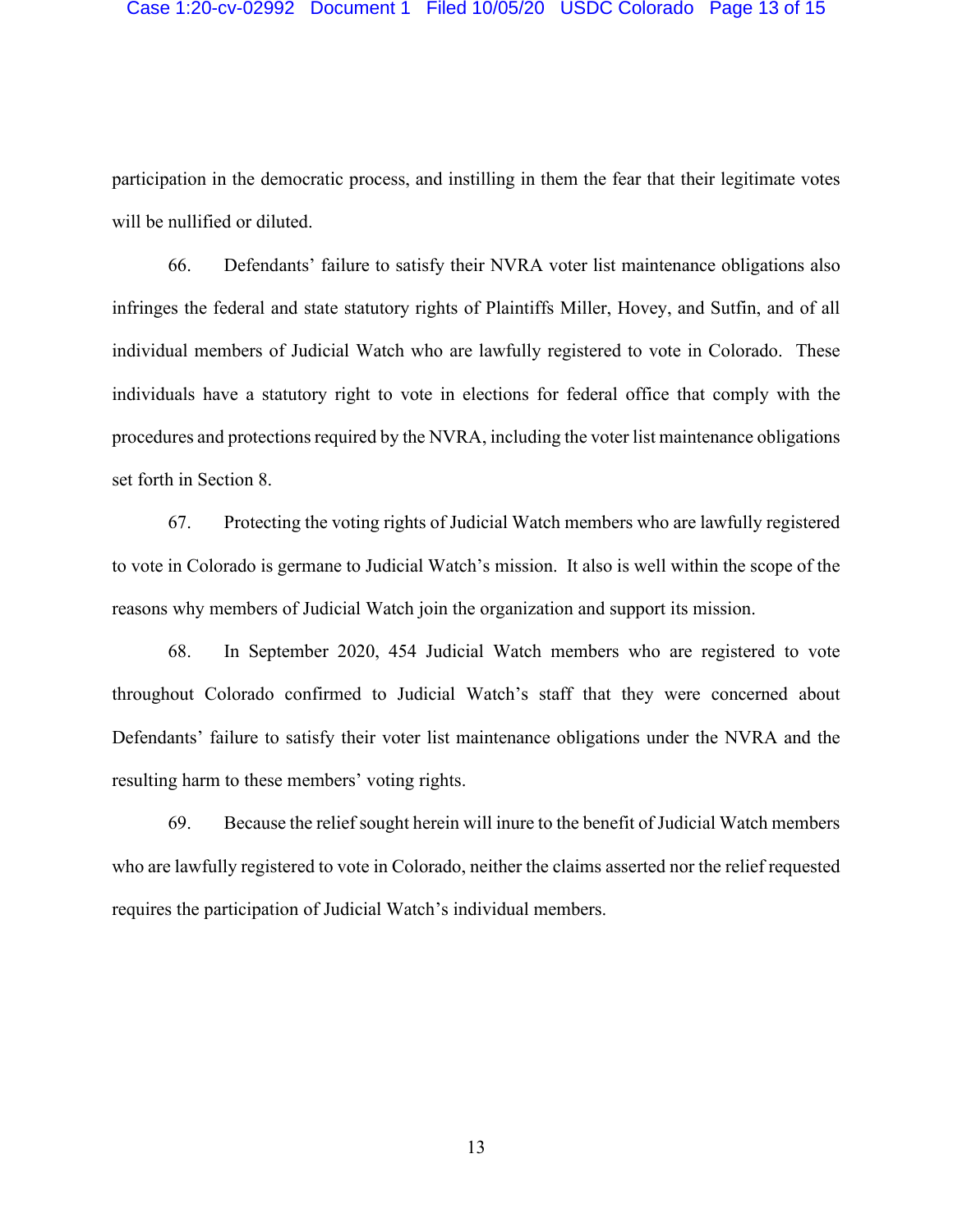# **COUNT I**

# **(Violation of Section 8(a)(4) of the NVRA, 52 U.S.C. § 20507(a)(4))**

70. Plaintiffs reallege all preceding paragraphs as if fully set forth herein.

71. Plaintiffs Judicial Watch, Miller, Hovey, and Sutfin, and all individual members of Judicial Watch who are lawfully registered to vote in Colorado, are persons aggrieved by a violation of the NVRA, as set forth in 52 U.S.C. § 20510(b).

72. Because the violations set forth herein occurred within 30 days before the date of a federal election, no notice is required prior to filing this action. 52 U.S.C. § 20510(b)(3).

73. Defendants have failed to fulfill their obligations under Section 8(a)(4) of the NVRA to conduct a general program that makes a reasonable effort to cancel the registrations of registrants who are ineligible to vote in Colorado's federal elections.

74. Defendant Griswold has failed in her responsibilities as Colorado's chief State election official to coordinate, implement, and enforce the NVRA in Colorado.

75. Plaintiffs have suffered and will continue to suffer irreparable injury as a direct result of Defendants' failure to fulfill their obligations to comply with Section 8(a)(4) of the NVRA.

76. Plaintiff has no adequate remedy at law.

# **PRAYER FOR RELIEF**

WHEREFORE, Plaintiffs pray for entry of a judgment:

- a. Declaring Defendants to be in violation of Section  $8(a)(4)$  of the NVRA;
- b. Permanently enjoining Defendants from violating Section  $8(a)(4)$  of the NVRA;
- c. Ordering Defendants to develop and implement a general program that makes a